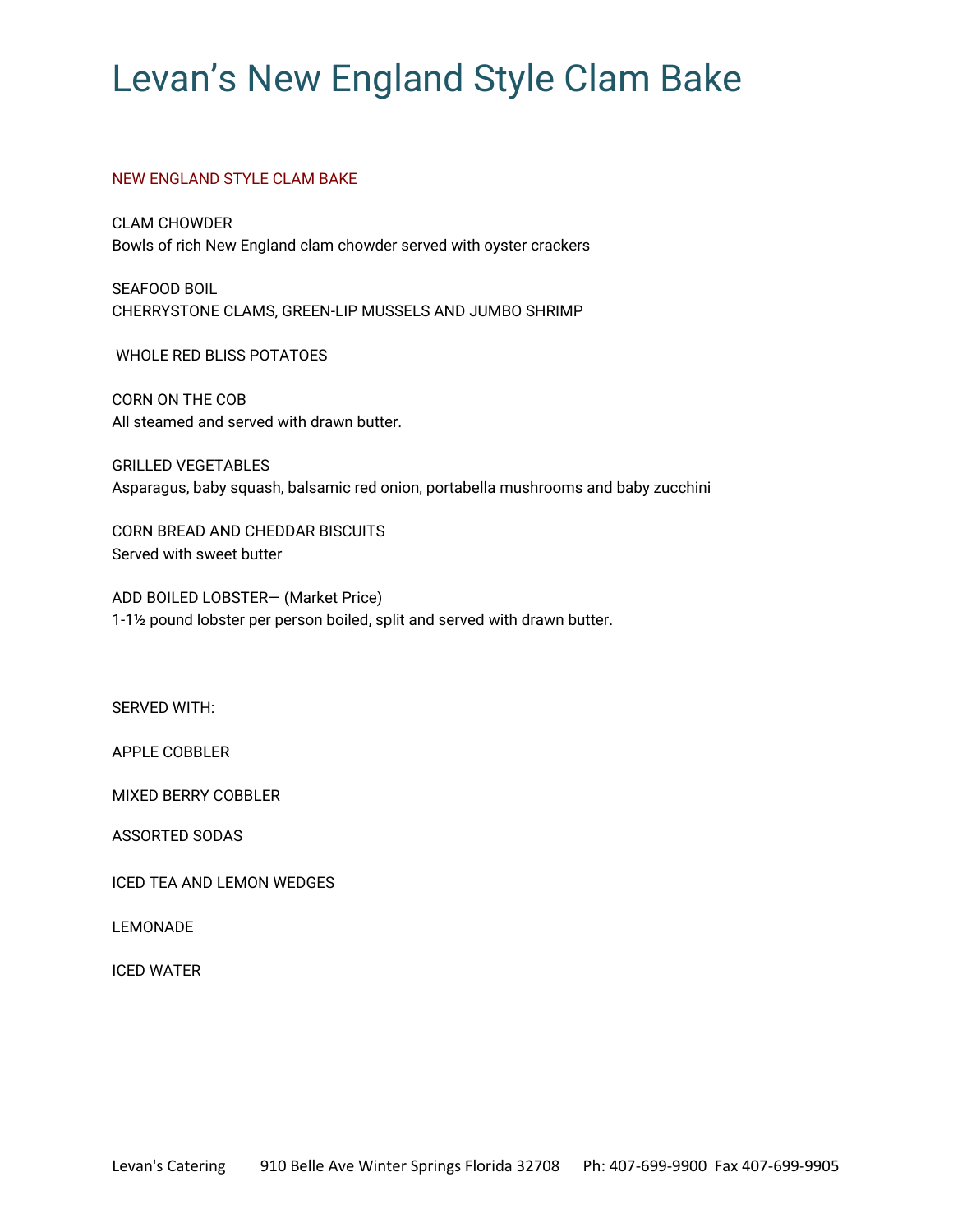#### ADDITIONAL DESSERT OPTIONS AVAILABLE

Carrot Cake Our secret recipe carrot cake, the best you will ever have, layered with Italian butter cream.

Yellow Cake Yellow cake with white, Italian butter cream.

Chocolate Cake Rich chocolate cake layered with luscious chocolate frosting.

White Cake Tender layers of white cake layered with Italian butter cream.

Big Bad Brownies Homemade chocolate fudge brownies. Rich, creamy and decadent, just the way homemade brownies should be.

Assorted Cookies Oatmeal Raisin, Chocolate Chip and Sugar Cookies

Apple Lattice Fresh, juicy apples in a golden, flaky open-weave pie crust.

Blueberry Delicious blueberries set in a delicate open-weave pie crust.

Cherry A tender open-weave pie crust filled with sweet, mouthwatering cherries.

Peach Sweet, juicy peaches in a golden, flaky open-weave crust.

Pecan Naturally sweet filling topped wall-to-wall with delicious pecan halves.